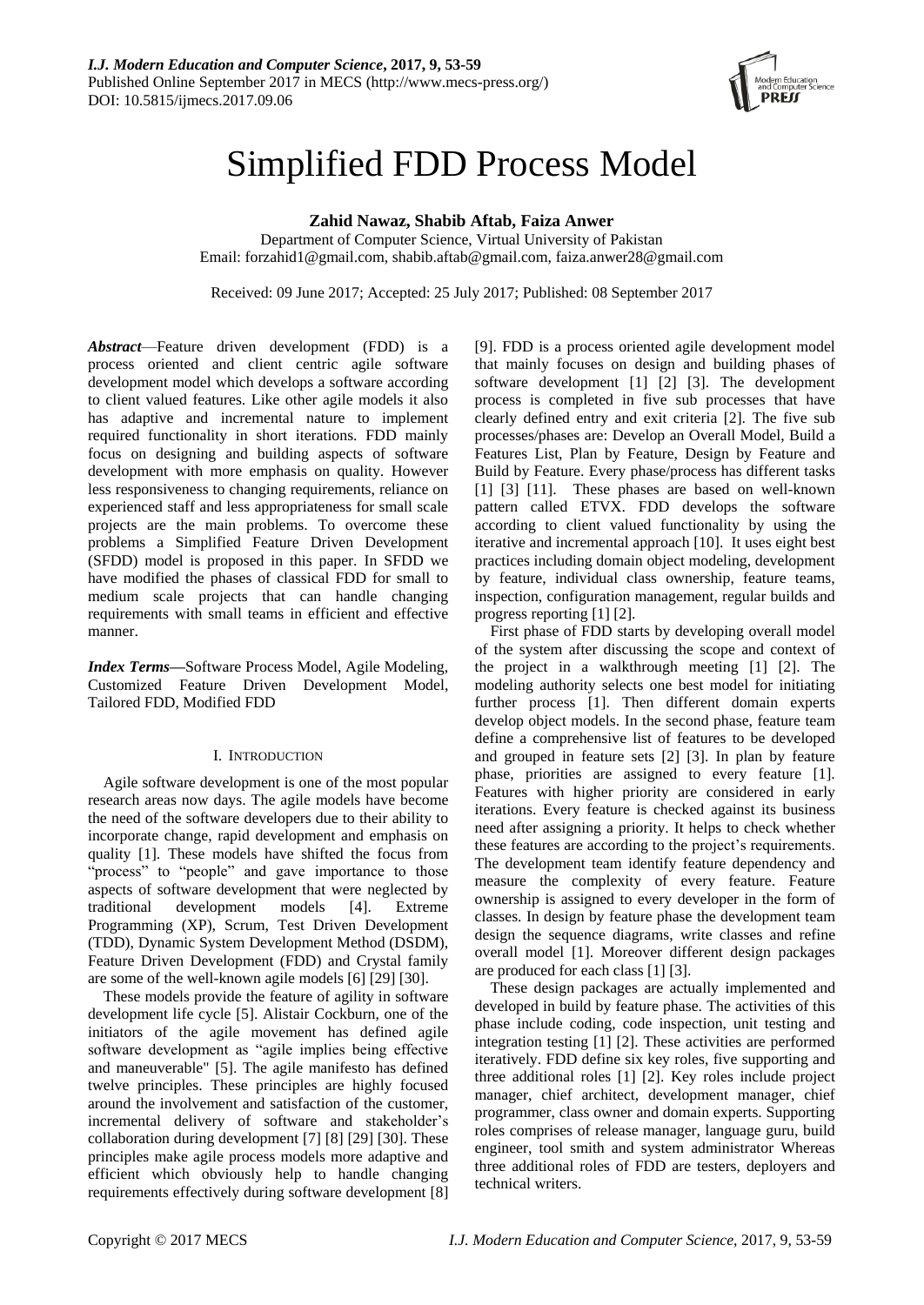No doubt, FDD strive for quality throughout the development process however there are some problems which are needed to be resolved to make FDD more flexible and applicable for small to medium scale projects.

Remaining part of this paper has related work in section II. Section III defines the problem and in section IV we propose SFDD process model as a solution. Section V finally concludes this paper.

# II. RELATED WORK

In the last decade, many researchers have discussed the FDD with different aspects. Here we listed some studies that customized FDD to reduce the identified problems or integrated with other software process models to combine the strengths and eliminate the weaknesses of both models.

Doshi and Patil [13] presented Competitor Driven Development (CDD). It is a hybrid process model that integrated the practices from Extreme Programming and Feature Driven Requirement Reuse Development (FDRD). FDRD is an enhanced version of FDD presented in [16]. Authors claimed that CDD is a self-realizing requirement generation model. This model keeps track of market trends as well as competitor's next product launch to extract requirements. It considers the market orientation of product to guess the product's success rate. However this model failed to provide any guidance about managing the changing requirements.

In [14] authors proposed a hybrid model SCR-FDD that integrated Scrum and FDD. This model taken schedule related aspects from Scrum and quality related aspects from FDD to cover the limitations of both agile models. This model resolved the problems regarding schedule, quality and deployment which were considered as the big hindrance during the development and release of software product. However the authors in this research did not provide clear and complete steps of implementation of SCR-FDD. Without detailed instructions for implementation it is hard to give feedback regarding success factors of this model.

Mahdavi, Hezave and Ramsin in [15] presented Feature-Driven Methodology Development (FDMD), an extension of Feature Driven Development. FDMD incorporated the features of object oriented approach with Situational Method Engineering (SME). In this model requirements are represented as features. These features are based on object oriented principles which are defined using action, result and object. This model tried to eliminate the issues of maintainability and reusability but remained silent about other issues of FDD.

Firdaus et al. [16] proposed an enhanced version of FDD called Secure Feature Driven Development (SFDD) for the purpose of secure software development. This model tried to cover security related issues of FDD by making some changes in classical FDD process model. Along with adding "In-phase Security " element in each phase, this model also incorporated two additional phases called " Build security by feature" and " Test security by feature". To ensure secure software development,

proposed model also introduced a new role called security master. SFDD resolved security related problems but remained silent on other issues such as requirement gathering and non-suitability for small projects.

Thakur and Singh [17] proposed an enhanced version of FDD by introducing reusability in it. Feature Driven Reuse Development (FDRD) model considers re-useable feature sets along with new requirements. Although authors claimed that FDRD enhanced productivity and quality of product but it also required experienced staff to decide about re-useable components.

In [18] authors proposed an ontology based feature driven development model for semantic web application. This model used domain ontology concepts that are widely known in domain knowledge modeling. Each phase of this model has ontology as a basic building block. Ontology languages like RDF and OWL helped to overcome language ambiguity and inconsistency. This ontology based model can be evaluated using automated tools. However by adding domain ontology concepts in each phase the agility nature of FDD will be compromised.

In [19] authors conducted a case study to check the suitability of FDD for secure web site development. Authors found that by integrating more iterations, security practices and other helping tools can make the FDD suitable for secure software development. However there are no clear recommendations in the research for customizing FDD for secure software development.

Kumar et al. [20] proposed a framework to handle changing requirements efficiently. The proposed model is based on Adaptive Software Development and Cognizant Feature Driven Development (CFDD) that is a customized version of FDD. CFDD is not a complete development process. It is the collection of best practices which are mostly used during designing and development phases of process models. The proposed model is simple and easy to implement however it remained silent on other issues of FDD.

Kanwal et al. [21] have proposed a hybrid software architecture evaluation method (SAEM) by integrating Quality Attribute Workshop (QAW), Architecture Tradeoff Analysis Method (ATAM) and Active Review for Intermediate Designs (ARID) with FDD. This model only deals with architecture evaluation issues and remained silent on other issues of FDD.

Rychlý and Tichá [22] presented a supporting tool for the implementation of FDD for software development. This tool allows the implementation in the form of sub processes in a multi-user web based environment. This tool has ability to track changes in requirements and map these modifications in design classes. This research also remained silent about other issues such as requirement of experience staff and non-suitability for small projects.

In [23] authors presented a customized model of FDD for aspect oriented development. Authors showed that FDD required a small refinement for aspect oriented software development. This model introduced separation of concerns that help in handling complexity and maintenance problems. Refinement in FDD could be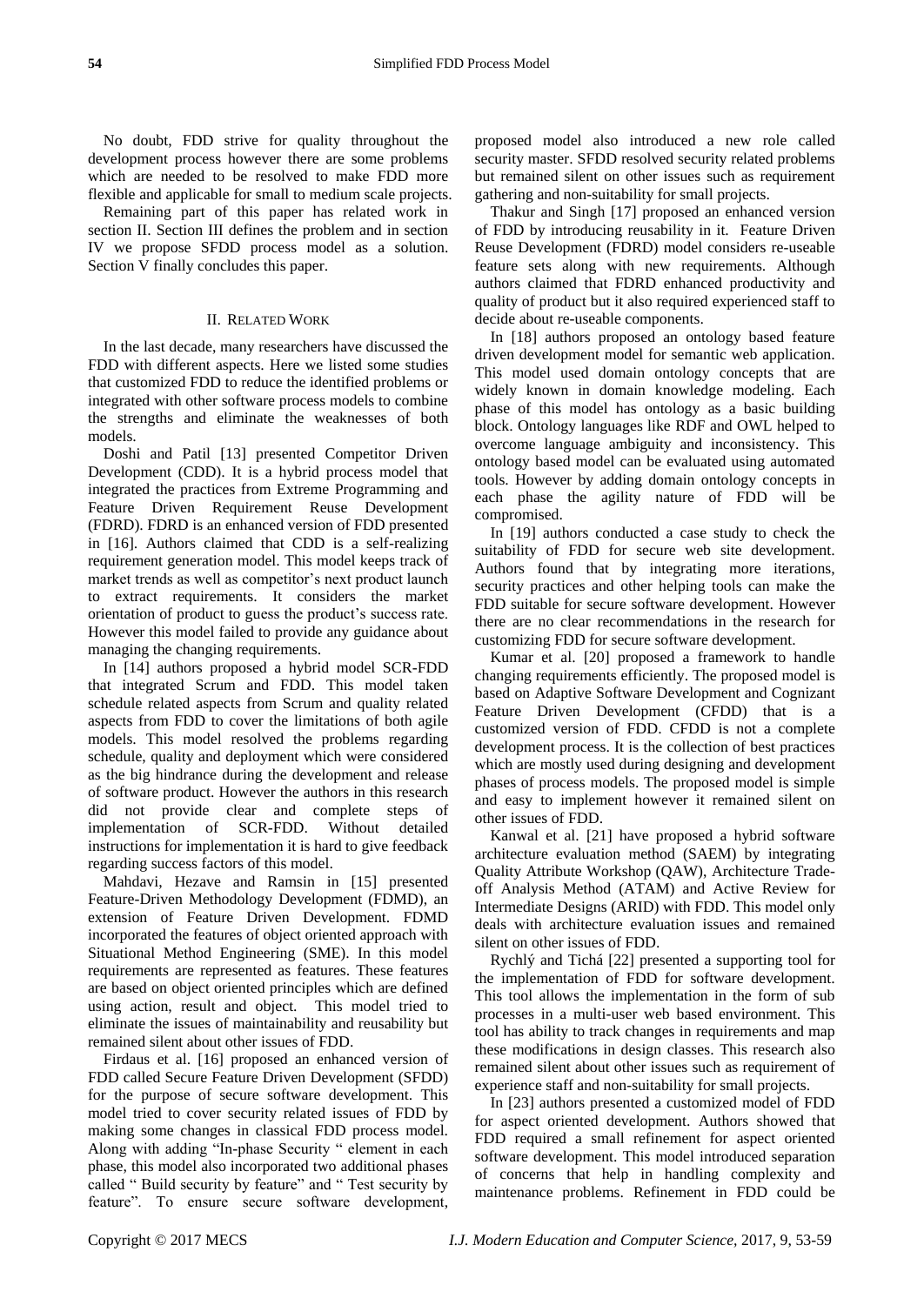model does not provide complete solution and only tried to enhance designing phase of FDD.

| Table 1. Summary of the Related Work |  |  |  |  |
|--------------------------------------|--|--|--|--|
|--------------------------------------|--|--|--|--|

| Title                                                                                                              | <b>Summary</b>                                                                                                                                                                                                                                                                                                                                                                                                  |
|--------------------------------------------------------------------------------------------------------------------|-----------------------------------------------------------------------------------------------------------------------------------------------------------------------------------------------------------------------------------------------------------------------------------------------------------------------------------------------------------------------------------------------------------------|
| <b>Competitor Driven Development</b><br>Hybrid Of Extreme Programming and<br>Feature Driven Reuse Development [13] | Presented Competitor Driven Development (CDD), an Integration of XP and FDRD. CDD is a<br>self-realizing requirement generation model that develop software product for mass targeted<br>customers. Failed to properly address the issue of changing requirements.                                                                                                                                              |
| A Hybrid Agile model using SCRUM and<br>Feature Driven Development [14]                                            | Proposed a SCR-FDD by integrating Scrum and FDD. SCR-FDD takes schedule related<br>practices from Scrum and quality related practices from FDD. Failed to provide the clear<br>strategy for implementation.                                                                                                                                                                                                     |
| Feature-Driven<br>Methodology<br>FDMD:<br>Development [15]                                                         | Presented Feature Driven Methodology Development (FDMD) an extension of FDD. FDMD<br>used the concept of object oriented approach. The solution only focused on maintainability and<br>reusability however did not address the remaining issues of FDD.                                                                                                                                                         |
| Development<br>Secure Feature<br>Driven<br>(SFDD) Model for<br>Secure Software Development [16]                    | Proposed an enhanced FDD for Secure Software Development. SFDD customized the FDD by<br>adding two phases and a new role of security master. The proposed model only focused on<br>security related issues and remained silent on other issued of FDD.                                                                                                                                                          |
| Feature<br>Driven<br>Reuse<br>FDRD:<br><b>Development Process</b><br>Model [17]                                    | Presented a customised FDD model called Feature Driven Reuse Development (FDRD). FDRD<br>introduced the concept of reusability in FDD to enhance quality and productivity. Other issues<br>of FDD are not addressed.                                                                                                                                                                                            |
| <b>Based</b><br>Feature<br>Driven<br>Ontology<br>Development Life Cycle [18]                                       | Proposed Ontology Based Feature Driven Development Model that used domain ontology as a<br>basic building block in each phase of FDD. Ontology language OWL is used during<br>requirement gathering and designing activities. With the proposed ontology feature the agility<br>will be compromised.                                                                                                            |
| Developing secure websites using feature<br>driven development (FDD): a case study<br>$[19]$                       | A case study was conducted to check the suitability of FDD for secure software web site<br>development. No proper and clear guidance is provided to customize the FDD for secure<br>development.                                                                                                                                                                                                                |
| Change-Oriented<br>Adaptive<br>Software<br>Engineering by Using Agile Methodology:<br><b>CFDD</b> [20]             | Presented a customised FDD Model that integrates Adaptive Software Development with<br>Cognizant Feature Driven Development to handle changing requirements efficiently. Other<br>issues of FDD are not addressed.                                                                                                                                                                                              |
| Architecture<br>Hybrid<br>Software<br>А<br>Evaluation Method for FDD - An Agile<br>Process<br>Model $[21]$         | Presented Single Software Architecture Evaluation Method (SAEM) for architecture evaluation<br>of FDD. This model incorporate evaluation practices in two phases of FDD. This model only<br>deals with architecture evaluation issues and remained silent on other issues of FDD.                                                                                                                               |
| A Tool for Supporting Feature-Driven<br>Development [22]                                                           | Presented a supporting tool for the implementation of FDD which will help to implement FDD<br>in multi-user distributed environment. This study also remained silent about the other issues of<br>FDD such as requirement of experienced staff and non-suitability for small projects.                                                                                                                          |
| Refining Feature Driven Development-A<br>methodology for early aspects [23]                                        | Proposed a refined model that incorporated Aspect Oriented Software Development in FDD.<br>This helped in handling complexity and improved the maintainability. Refinement in FDD<br>could be helpful in detecting inconsistencies among features and helped in smooth transition<br>from one phase to other however it does not provide complete solution and only tried to<br>enhance designing phase of FDD. |
| Comparison between adaptive software<br>development<br>and<br>feature<br>driven<br>development [27]                | FDD was compared with ASD on the basis of two knowledge areas software requirements and<br>software constructions. Issues such as software quality and dealing with the small projects were<br>not properly addressed.                                                                                                                                                                                          |
| Integrating security into agile development<br>methods $[32]$                                                      | Security relevant features are introduced in FDD. Four step security strategy is followed and<br>claimed by the authors that this can enable FDD for the development of security critical<br>projects. The research lacks the proper empirical proof.                                                                                                                                                           |
| Comparing eXtreme Programming and<br>Feature Driven Development in academic<br>and regulated environments [33]     | FDD was compared with XP on the basis of project management perspective. Many similar and<br>contrasting features are identified and highlighted that both the models are suitable for different<br>types of project. The study failed to provide the empirical evaluation.                                                                                                                                     |

In [27] the authors have compared the Feature Driven Development with Adaptive Software Development. The comparison mainly focused on two knowledge areas; software requirements and software construction. The basic purpose of the comparison is to evaluate the degree of agility of these two agile models. This comparison showed that there is no specific practices used for requirement elicitation and software construction in ASD however in FDD there are some predefined practices available for that purpose. Issues such as software quality and dealing with the small projects were not properly addressed.

In [32] the authors introduced security relevant features in Feature Driven Development. FDD was selected because of its concrete modeling techniques, used for software development. The authors have followed the four step security strategy in FDD. According to the authors, integrating security steps can enable FDD to be used for the development of security critical software however there is no empirical proof given to support the claim.

In [33] the authors compared Feature Driven Development with Extreme Programming. The comparison was based on different aspects however the special focus was on project management perspective. Results showed that both models have some similar and contrasting practices for software development which make them suitable for different project types. Although this paper presented a detailed comparison but failed to provide the empirical proof.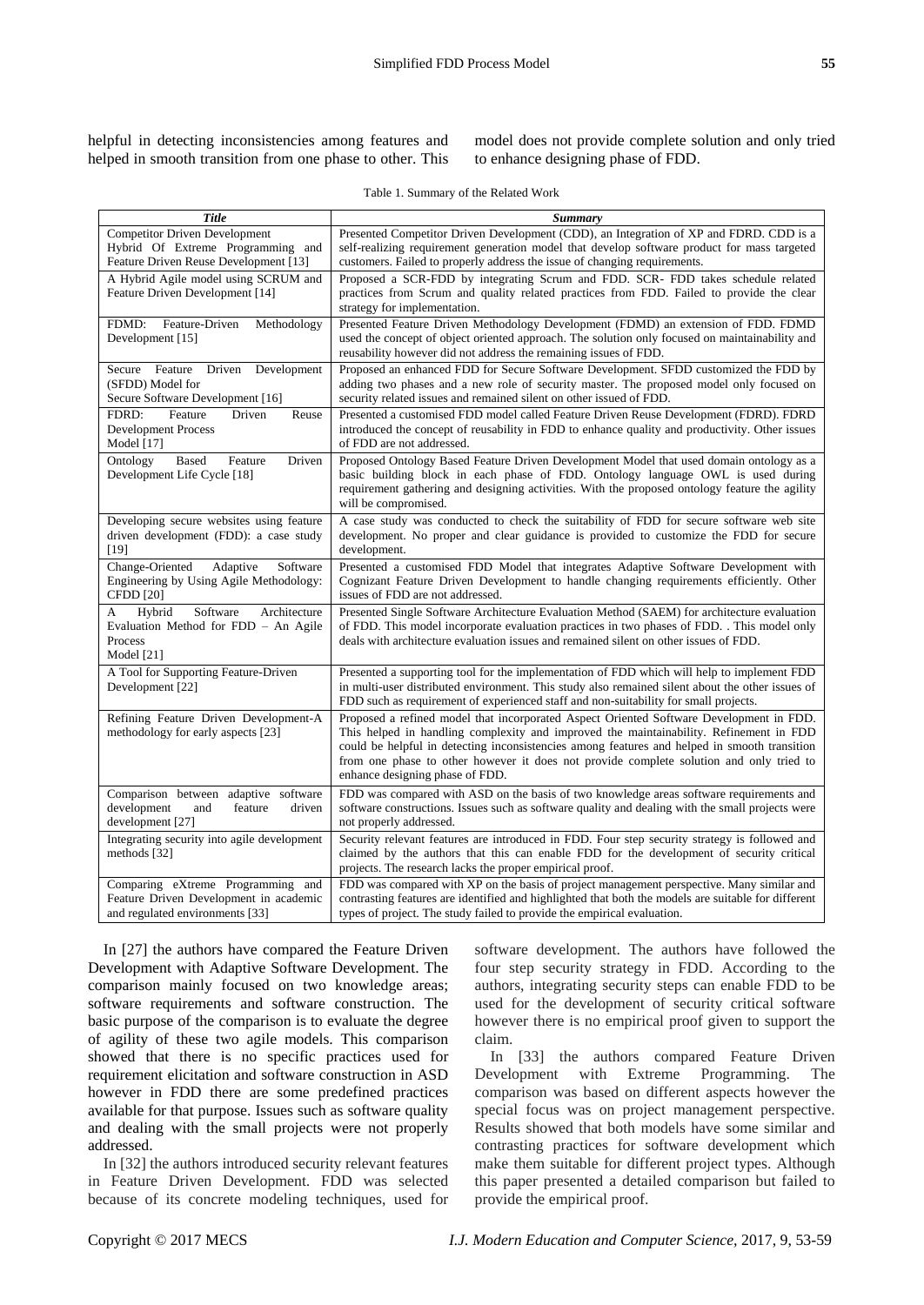## III. PROBLEM DEFINITION

Feature driven development is a process centric agile model that is used for adaptive software projects where requirements are based on client valued functions [4]. Five processes/phases of FDD provide a step by step procedure to produce quality working results [5]. It also adds more power by using best practices of software industry like inspection, class ownership, regular builds and progress tracking etc. [24]. FDD provide a better development approach as compared to other agile models. Other agile models (Like XP, Scrum, ASD) ignore the quality and design related aspects of software development for the sake of simplicity and agility [25] [26]. There are some limitations of FDD that restricts its benefits to some specific circumstances.

FDD process model does not provide guidance about whole development process rather it mainly focuses on design and building phases of software development [1] [2] [4] [20]. FDD needs supporting activities to complete development process successfully [24] [25]. For example in FDD only a walkthrough meeting is conducted for requirement elicitation [24]. Project tracking, maintainability, and extensibility are affected negatively if requirement elicitation activity is not performed accurately and precisely [27].

FDD lacks the ability to response rapidly changing requirements [12] that's why it performs well in large scale projects with stable and predefined requirements. It performs well in a situation where requirements have fewer tendencies to change [3] [12]. FDD greatly relies on staff's experience and capabilities for successful execution of the development process [2] [11]. Especially feature sets identification is a critical task performed by chief architect and chief programmer [12] [28]. If they do not have enough experience to extract required features, it puts a question mark on FDD's effectiveness.

FDD uses six key roles, five supporting roles and three additional roles [1] [2]. Although one team member can take responsibility of more than one role however these so many roles can fit in large teams. For small and medium scale projects, this practice will create problems.

Many researchers tried to resolve the problems by improving or customizing FDD process model [15] [16] [17] [18] [23]. Some researchers integrated FDD with other software development models to add the strengths of both models in one [13] [14]. However these proposed solutions did not perform effectively. All of the above discussion forces us to find the answer of following questions.

1) How to introduce an effective requirement elicitation technique in FDD which can handle rapid changing requirements?

2) How to customize the phases and roles of FDD to make it work effectively for small to medium scale projects?

## IV. PROPOSED MODEL

In this research, Simplified Featured Driven Development Model (SFDD) is proposed to overcome the limitations of classical FDD. SFDD is designed for small to medium scale projects where requirements are more likely to change. Proposed model not only focuses on design and building phases but also concentrates on new requirement elicitation technique of story cards [29] [31]. This model is also intends to improve the software quality by introducing a testing phase within the iteration. SFDD also removed the constraint of trained staff which was one of the key limitations of classical FDD. All these features make us believe that this model can provide us a quality product, if all the activities in each phase are followed accurately and according to proposal. Below we are going to discuss the phases of SFDD in detail.

## *A. Develop an overall model*

This is the first phase of SFDD in which project scope and requirements are identified. Chief Programmer and Domain Expert are the two active participant of this phase. They will decide the project scope initially. Chief Programmer is the focal person from the development team and the Domain Expert will represent the requirements detail from client side. This role can be represented by the client himself or can be represented by any person on behalf of client's company. Story cards are introduced as requirement gathering technique [29] [31]. Domain expert writes story card for each required feature in the system. These story cards effectively explain the required functionality without involving any technical detail. In each story card priority is given by the Domain expert for those features/requirements which should be completed in early release. After the completion of requirement gathering task, the chief programmer (with other team members) develops the use case diagrams as per requirements in story cards. Use case diagrams provide simple graphical view of requirements. After this task class diagram is developed by keeping in view the use case diagram. At the end of this phase four documents are generated: 1) Project Scope, 2) Functional & Non-Functional Requirements, 3) Use-case Diagrams and 4) class diagram.

## *B. Build feature list*

This phase provides a foundation for upcoming phases. In this phase Chief Programmer extracts the features for the system.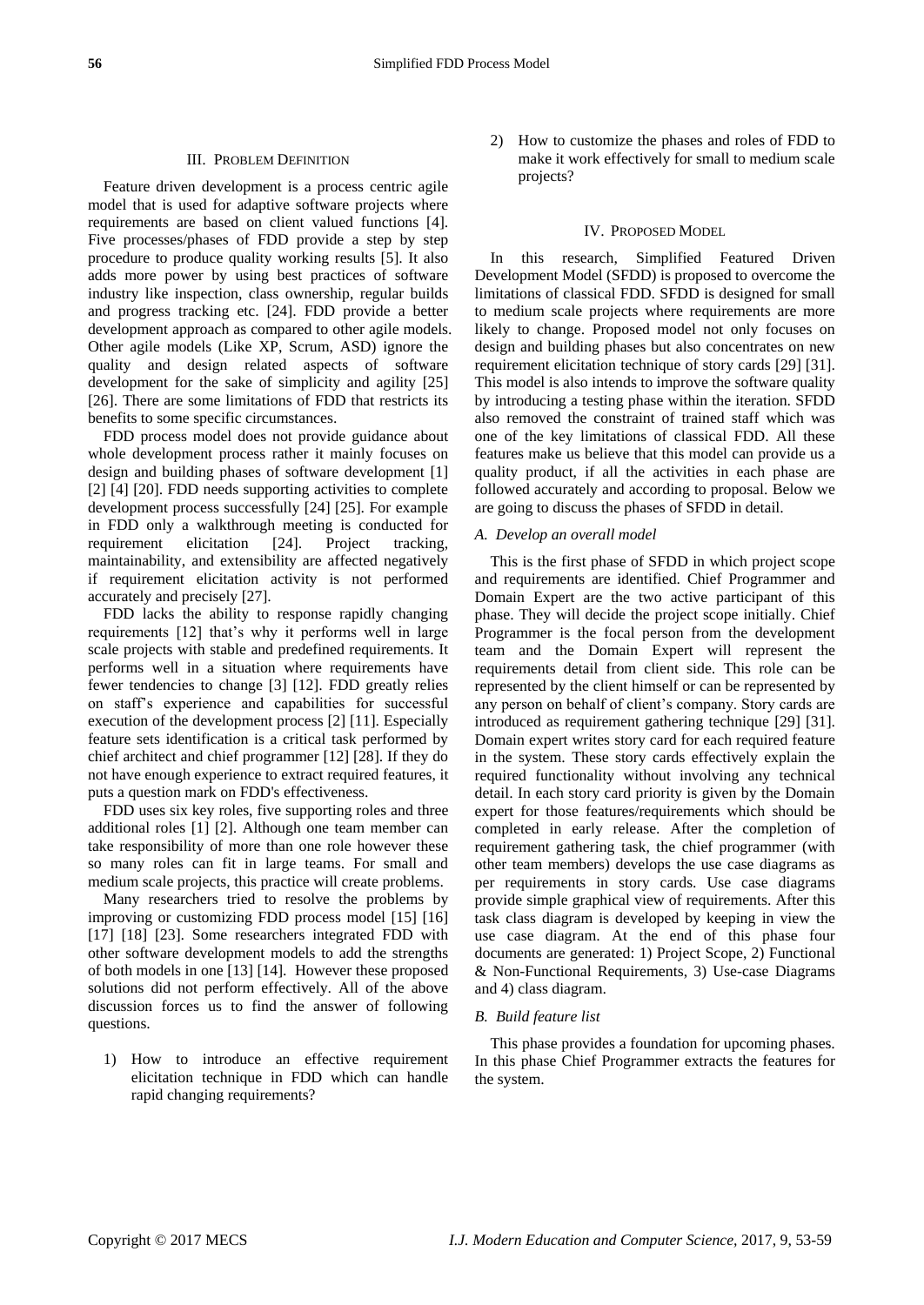

Fig.1. SFDD Process Model

He identifies the features for each domain of the system to be developed by using the documents produced in previous phase. Features belong to a specific domain are called a feature sets. Many interrelated requirements can be considered as a single feature set. List of features is documented and approved by the Domain Expert. At the end of this phase one document is generated named Feature List which includes the requirements associated to each feature.

#### *C. Plan by feature*

This phase consists of project planning activities and starts with the meeting between Domain Expert and Chief Programmer regarding budget and time frame. When they both agreed then Chief Programmer develops a Project Plan which is followed by the development team throughout the process. Keeping in view the total budget and time frame, Chief Programmer decides about the number of iterations which are needed to complete the project smoothly. Features are also documented which will be developed and included in iterations as per their priority. Resources such as hardware's and software's are also identified which are needed for the project. Chief programmer estimates the time and effort (resource persons) required to complete the each iteration. After taking these decisions chief programmer assign classes to class owners. At the end of this phase one document is generated named Project Plan which includes detail regarding iterations, resources and class owners.

*D. Design by feature*

This phase starts with the process of refining the class diagrams which were developed in the first phase of the model. After this process an object model is developed of the system by Chief Programmer and Class owners. Then Class owners write pseudo code for the assigned classes/modules. Complete design of the software is documented and inspected by the QA a manager. There is no doubt that a flexible and complete design is very important for a successful system that is why a role of QA manager is introduced in this phase which will thoroughly inspect all design related activities before taking it to the iteration phases of the model.

## *E. Build by feature*

The iteration starts from this phase. The purpose of the iteration is to develop and deliver the project in small workable modules. After the release of first module every upcoming module is integrated with the previously released module(s) and this process goes-on until the project/software is completed. Iteration of this model consists of two phases Build by feature phase (this one) and the Test by feature phase (next one). In this particular phase, features are actually implemented by class owners. They write code for the classes. A formal code inspection session is conducted in the supervision of QA manager to assure that code is written according to the pseudo code and is working properly. This feature ensures the quality of the work in this phase. At the end of this phase small workable module will be ready to go in the next phase of the iteration. A document named Inspected Module is generated which will consist of the detail regarding developed module.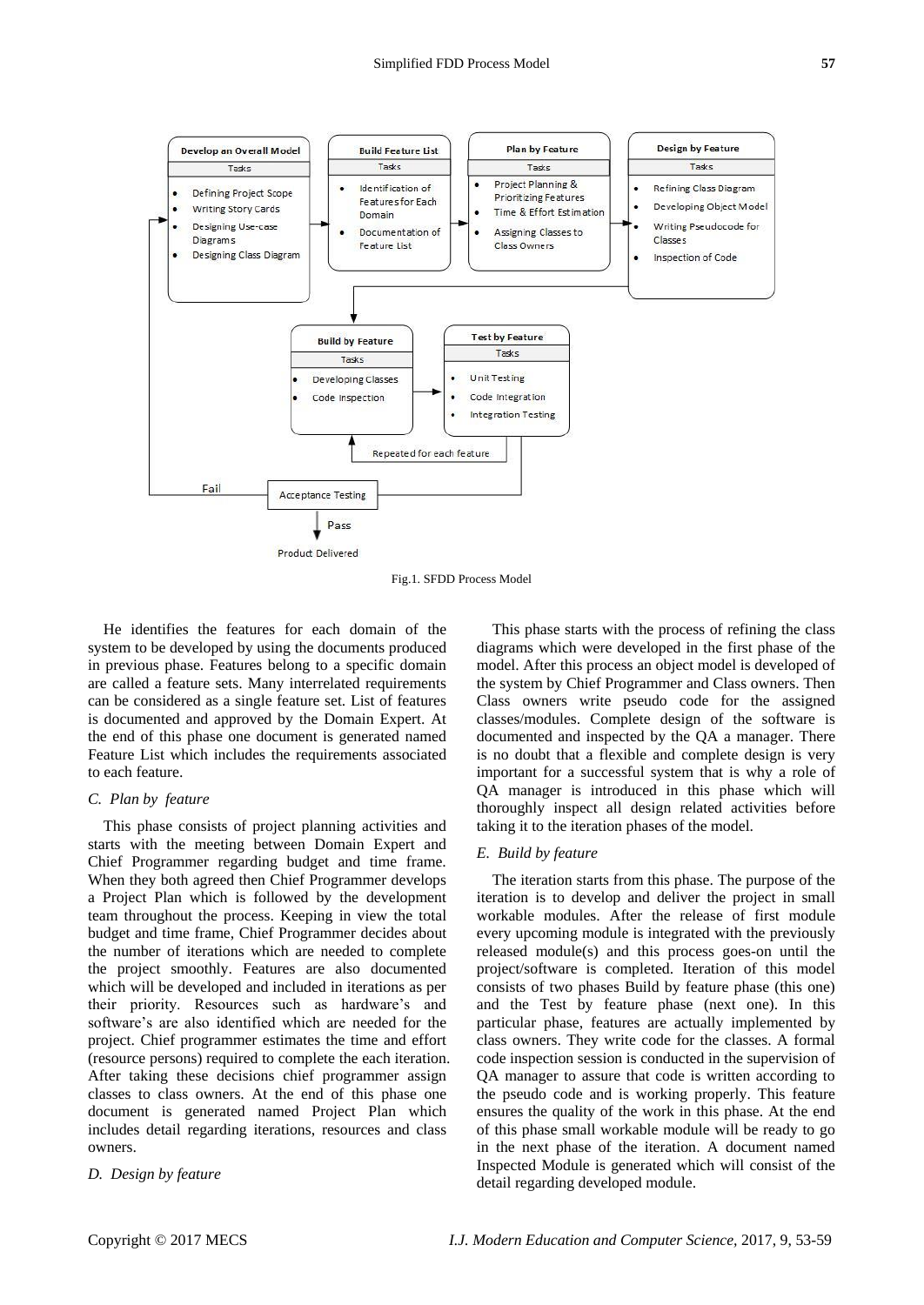### *F. Test by feature*

This is the second phase of iteration and the last phase of proposed SFDD. It deals with the testing activities to make sure that the software is bug free and according to the required features. This phase starts with the unit testing in which QA manager assured that the developed module is working properly as per required features. In case of successful unit testing the module is integrated with the previously developed and released module (s) by Chief Programmer. After integration, the integration testing is performed to check whether integrated module is working properly or not. After that, when both types of testing's are performed successfully then Domain expert final performs the acceptance testing to check whether the developed software is according to the requirements or not. At the end of this phase two documents are developed Testing Document and User's Manual. Testing Document contains the details regarding bugs (if any) noted during testing.

## V. CONCLUSION

Feature Driven Development (FDD) is an agile software development process model. It provides a process oriented and iterative method with more focus on software quality. It is suitable for large scale projects with more focus on design and building activities of software development. There are a number of studies exist that tried to modify or improve classical FDD. Some of these tried to modify its development process by introducing new phases or new roles and other tried to integrate FDD with other models to add up the benefits of both models. However all of these studies failed to provide a comprehensive solution and remained silent for one or more of the following problems. FDD did not have an efficient requirement gathering technique which can handle changing requirements as well as it used to rely on experienced staff for successful projects. It is not a good choice for small scale projects due to its complex nature and large number of roles involved. This paper presents a customized form of FDD called Simplified Feature Driven Development (SFDD) Model. It provides the step by step solution of the identified problems without affecting its flexibility and agility.

#### **REFERENCES**

- [1] P. Abrahamsson, O. Salo, J. Ronkainen, and J. Warsta, "Agile software development methods: Review and analysis." 2002.
- [2] S. R. Palmer and M. Felsing, "A practical guide to feature-driven development," Pearson Education, 2001.
- [3] S. Goyal, "Major seminar on feature driven development," Jennifer Schiller Chair of Applied Software Engineering. 2008.
- [4] F. Anwer, S. Aftab, U. Waheed and S. S. Muhammad, "Agile Software Development Models TDD, FDD, DSDM, and Crystal Methods: A Survey," International Journal of Multidisciplinary Sciences and Engineering, vol. 8, no. 2, MARCH 2017.
- [5] K. Pathak and A. Saha, "Review of agile software development methodologies," International Journal, vol. 3, no. 2, 2013.
- [6] M. Hayat and M. Qureshi, "Measuring the Effect of CMMI Quality Standard on Agile Scrum Model," arXiv preprint arXiv: 1610.03180, 2016.
- [7] M. R. J. Qureshi and J. S. Ikram, "Proposal of Enhanced Extreme Programming Model," International Journal of Information Engineering and Electronic Business, vol. 7, no. 1, pp. 37, 2015.
- [8] M. Fowler and J. Highsmith, "The agile manifesto," Software

Development, vol. 9, no. 8, pp. 28-35, 2001.

- [9] D. Cohen, M. Lindvall, and P. Costa, "An introduction to agile methods," ADVANCES IN COMPUTERS, vol. 62, 62, pp.1- 66, 2004.
- [10] P. Coad, E. Lefebvre, and J. De Luca Java, "Modeling In Color With UML," Enterprise Components and Process. Prentice Hall International, (ISBN 013011510X), 1999.
- [11] B. Boehm, "A survey of agile development methodologies," Laurie Williams, 2007.
- [12] S. Khramtchenko, "Comparing eXtreme Programming and Feature Driven Development in academic and regulated environments," *Feature Driven Development*, 2004.
- [13] V. P. Doshi and V. Patil, "Competitor driven development: Hybrid of extreme programming and feature driven reuse development," in *Emerging Trends in Engineering, Technology and Science*, International Conference, pp. 1-6, IEEE. February, 2016.
- [14] S. S. Tirumala, S. Ali and A. Babu, "A Hybrid Agile model using SCRUM and Feature Driven Development," *International Journal of Computer Applications,* vol. 156, no. 5, pp. 1-5, December 2016.
- [15] R. Mahdavi-Hezave and R. Ramsin, "Fdmd: Featuredriven methodology development," in *Evaluation of Novel Approaches to Software Engineering* (ENASE), International Conference, pp. 229-237 IEEE. 2015
- [16] Firdaus, A., Ghani, I. and Jeong, S.R., 2014. Secure Feature Driven Development (SFDD) Model for Secure Software Development. Procedia-Social and Behavioral Sciences, 129, pp.546-553.
- [17] S. Thakur and H. Singh "FDRD: Feature driven reuse development process model," in Advanced Communication Control and Computing Technologies, International Conference, pp. 1593-1598, IEEE.
- [18] F. Siddiqui and M. A. Alam, "Ontology Based Feature Driven Development Life Cycle," arXiv preprint arXiv:1307.4174, 2013.
- [19] A. Firdaus, I. Ghani and N. I. M. Yasin, "Developing secure websites using feature driven development (FDD): a case study," Journal of Clean Energy Technologies, vol. 1, no. 4, pp.322-326.
- [20] K. Kumar, P. K. Gupta and D. Upadhyay, "Changeoriented adaptive software engineering by using agile methodology:CFDD," in Electronics Computer Technology, 3rd International Conference vol. 5, pp. 11- 14). IEEE, April 2011.
- [21] F. Kanwal, K. Junaid and M. A. Fahiem, "A hybrid software architecture evaluation method for fdd-an agile process model," in Computational Intelligence and Software Engineering International Conference pp. 1-5 IEEE. December, 2010.
- [22] M. Rychlý and P. Tichá, "A tool for supporting featuredriven development," in Balancing Agility and Formalism